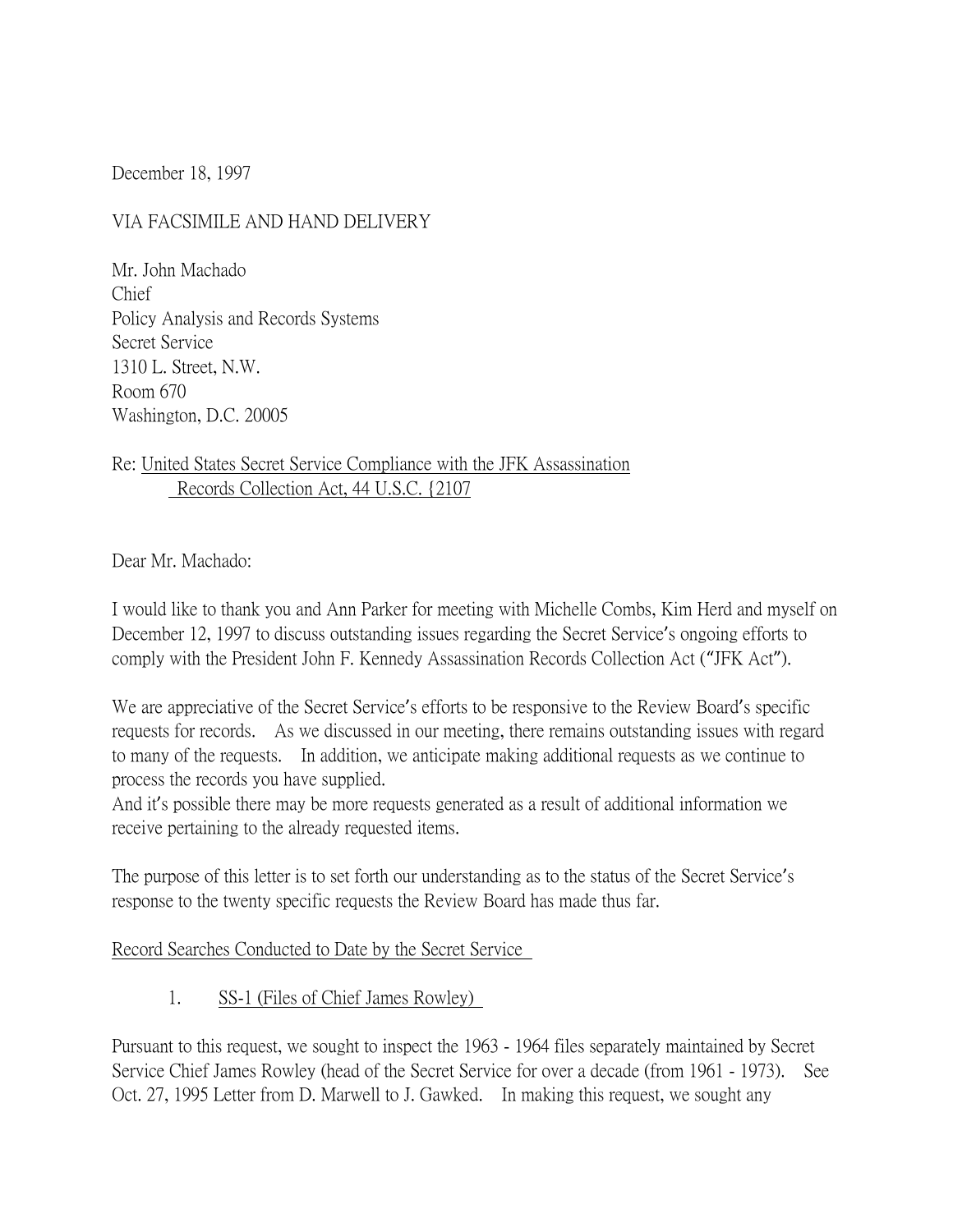assassination-related materials in files that Mr. Rowley may have maintained. Since Mr. Rowley had a central role in assisting the Warren Commission, a complete accounting of is files is essential. While the Secret Service has provided certain Rowley correspondence and memoranda in response to this Request, we are concerned that there may be additional records out there. Whether Chief Rowley maintained an organized filing system is unclear. Further, it is unclear where each of the already-identified records actually came from. We are thus requesting that you continue your search efforts for Chief Rowley's files, and that you provide a more detailed accounting of where you obtained the documents already identified for the Board.

A related issue pertains to information Joan Zimmerman obtained during telephone conversations with Chief Rowley's widow, Mabel Rowley. Mrs. Rowley told Joan Zimmerman that Secret Service Agents had visited the Rolwey's home in 1992 in order to inventory records in the possession of Chief Rowley. Mrs. Rolwey recalled that members of the Secret Service videotaped their visit. We will be sending a formal Request asking that the Secret Service confirm whether Mrs. Rowley's recollection are accurate, and if so, that you provide any records documenting the visit, and any materials obtained or generated during the visit.

# 2. SS-2 (Photographs and Tapes)

This Request sought "all photographs, audiotapes, films and videotapes" relating to the assassination. See February 21, 1996 Letter from D. Marwell to J. Vezeris. The Secret Service has represented that all such materials were included with the Secret Service's main JFK assassination file, with the exception of eight photographs of the Presidential Limousine. The originals of these photographs were given to the HSCA in 1977. *See* March 15, 1996 Letter from John Machado to David Marwell. Copies of these photographs were forwarded to the Review Board. Please provide information as to where the Secret Service located the additional copies of the limousine photographs.

# 3. SS No. 3 (PPD Shift Reports - Unusual Incidents 1960, 1963-66; Richard Nagel Case File)

This Request sought two files. We consider the Secret Service's response to our request to be complete. .

### 4. SS No. 4 (Protective Survey Reports; USSS Archive Materials; News Clips)

This Request sought several sets of information. *See* April 3, 1996 Letter to Jane Vezeris from David Marwell. Its our understanding that the Secret Service's response to the request for Protective Survey Reports is complete - with the exception of one missing trip for Berlin. Mr. Machado has indicated that he is searching for this file and will provide documentation as to the results of his search. With regard to the material sought from the USSS Archives, we understand that the Secret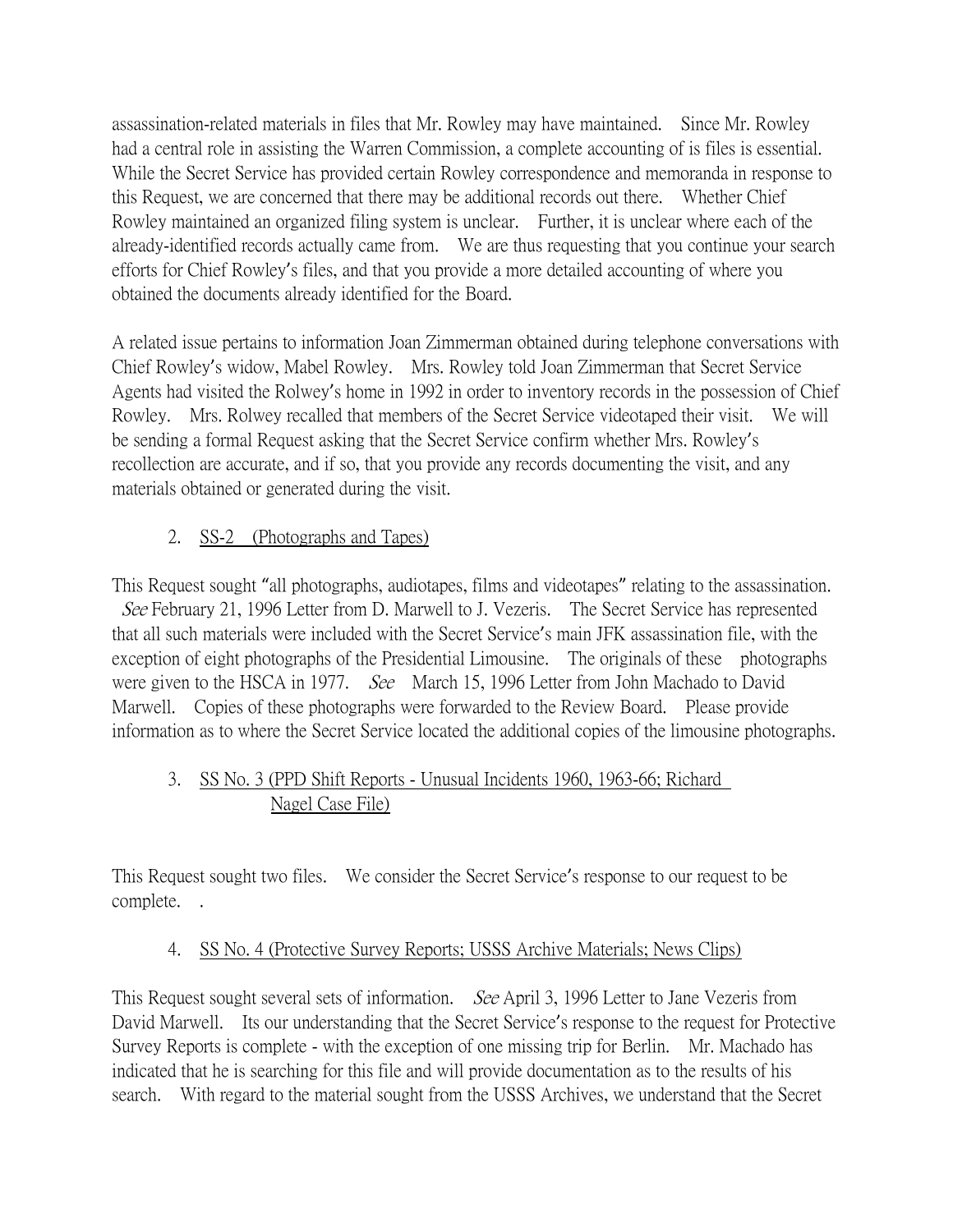Service sent most of the information we requested. There remains one outstanding issue - that of the Secret Service's internal circular, The Record, For the years 1960-1964. We have previously recommended that the Secret Service make these volumes available to the general public at NARA, with the understanding that the Secret Service would maintain actual custody of the volumes. Individuals seeking to view volumes of The Record for historical purposes, will be able to make arrangements with the Secret Service to do so.

The other issue which remains under this Request is that of the Protective Survey Reports from January 1961 - March, 1963. As we indicated to you during our meeting on December 12, 1997, we anticipate recommending that the Board designate these materials as assassination records. Before we make a definitive recommendation, however, we are requesting that you review these records and inform us what your position will be in the event the Board designates all of the information contained in these files as assassination records. Please arrange to view these records at your earliest convenience. Please also inform us of your position with respect to these records, no later than January 11, 1998.

On a related issue, there are two folders missing from this file grouping: One folder which is captioned,"Other Places Folder #6 July - Nov. 1963" and the Berlin Protective Survey Report from June 26, 1963.

Finally, on April 21, 1997, John Machado placed news clippings in NARA RIF [154-10002-10488]. Joan Zimmerman reviewed these materials at NARA on May 1, 1997. At that time, she discovered that the issues of LIFE magazine were not there. If possible, please account for these issues.

### 5. SS -5 (Files on R. H. Kellerman and E.Z. Tucker)

This Request sought employment records of former Secret Service against Roy Harry Kellerman and Edward Z. Tucker. See April 8, 1996 letter to Jane Vezeris from David Marwell. In your response to this request, you indicated that you had reviewed both files and had determined that there were no records pertaining to an internal review, nor was there any information relating OT eh activities of these agents in the November 1963 - April, 1964 time period. See July 24, 1996 letter to David Marwell from Jane Vezeris. You also indicated in this letter that there were no relevant documents in either file dated in the November 1963 - April, 1964 time period.

Since the Board was unable to inspect these files, we will ask that the Secret Service confirm in its Final Declaration of Compliance that they have reviewed these files Na have determined that they contain no investigative or assassination-related material.

# 6. SS-6 (Cross Referenced Case Files from the Lee Harvey Oswald Case File)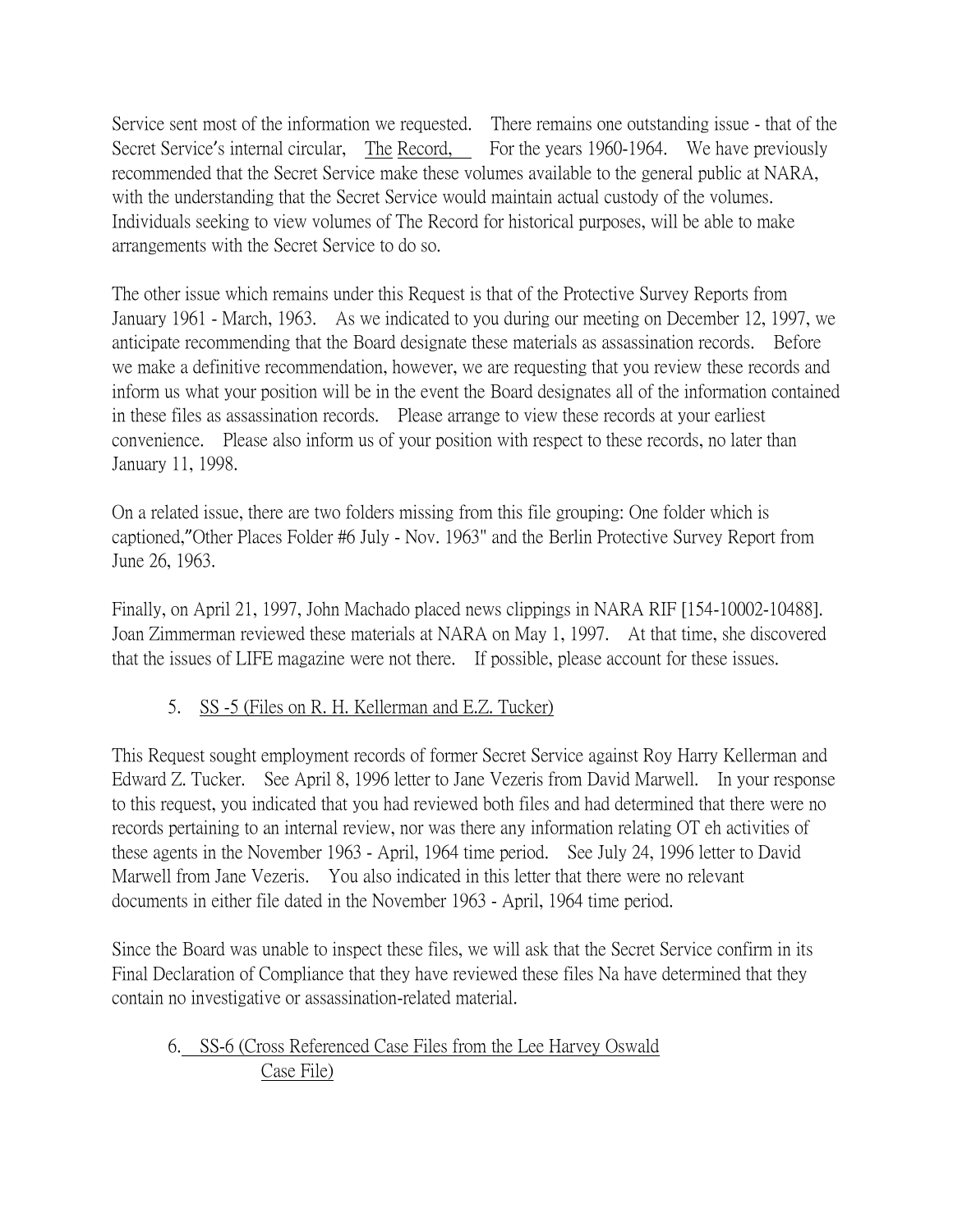This Request sought seven files cross referenced in the Oswald case file. In its response letter of October 29, 1996, the Secret Service outlined the results of its search for each of these files. Some of these files had been destroyed, and only a computer abstract remained. In its Final Declaration of Compliance, we are requesting that the Secret Service detail its search efforts for each of these files, and verify the fact that certain of these files were destroyed.

# 7. SS-7 (Files on Individuals)

In this Request, we asked that the Secret Service make available to us all information in their files including, but not limited to, Secret Service interviews and investigative reports on several individuals whose names have been connected with investigations into the assassination of John F. Kennedy. The Review Board considers the Secret Service's Response to this request complete. However, there is a concern that not all of the material contained in the Abraham Bolded file has actually been transferred to NARA. In the event this is in fact the case, we will be requesting that the Secret Service work with us to ensure that all of the materials have indeed been transferred.

# 8. SS-8 (Personnel and Internal Review Files on T. Kelly; W.R. Greer; J. Fox; Internal Review Documents)

This request sought employment-related files of the each of the above-listed Secret Service agents, as well as any records which document the Secret Service's internal review of its agents in 1963 and 1964. See July 19, 1996 Letter to Jane Vezeris from David Marwell. In your response letter dated November 6, 1996, you indicated that you had reviewed the personnel security investigative files on each employee. You further indicated that you had reviewed each of these files for any material "that would reveal that the employee was the subject of an internal review in 1963 or 1964, or for any material that would relate to the activities of these agents in the 1964/1964 time period." You indicated that the results of your review yielded no relevant material.

With regard to our request for records which document the Secret Service's internal review of this agents in 1963 and 1964 - you located and provided an investigative report authored by Inspector Arvid J. Dahlquist, which related to the Abraham Bolded case.

# 9. SS No. 9 (Letters of Understanding Regarding Presidential Protection, Protective Research Packet, PRS-WHD Notes and COS Records)

In this request, we asked for information pertaining to any Secret Service written agreements regarding presidential protection at any time between 1958 and 1964. See January 10, 1997 Letter to Jane Vezeris from David Marwell. (Plus another letter?) You further responded that you were unable to locate any documents which incorporated any such possible agreements. Subsequent searches revealed......there is a remaining issue with regard to the National Security Agency.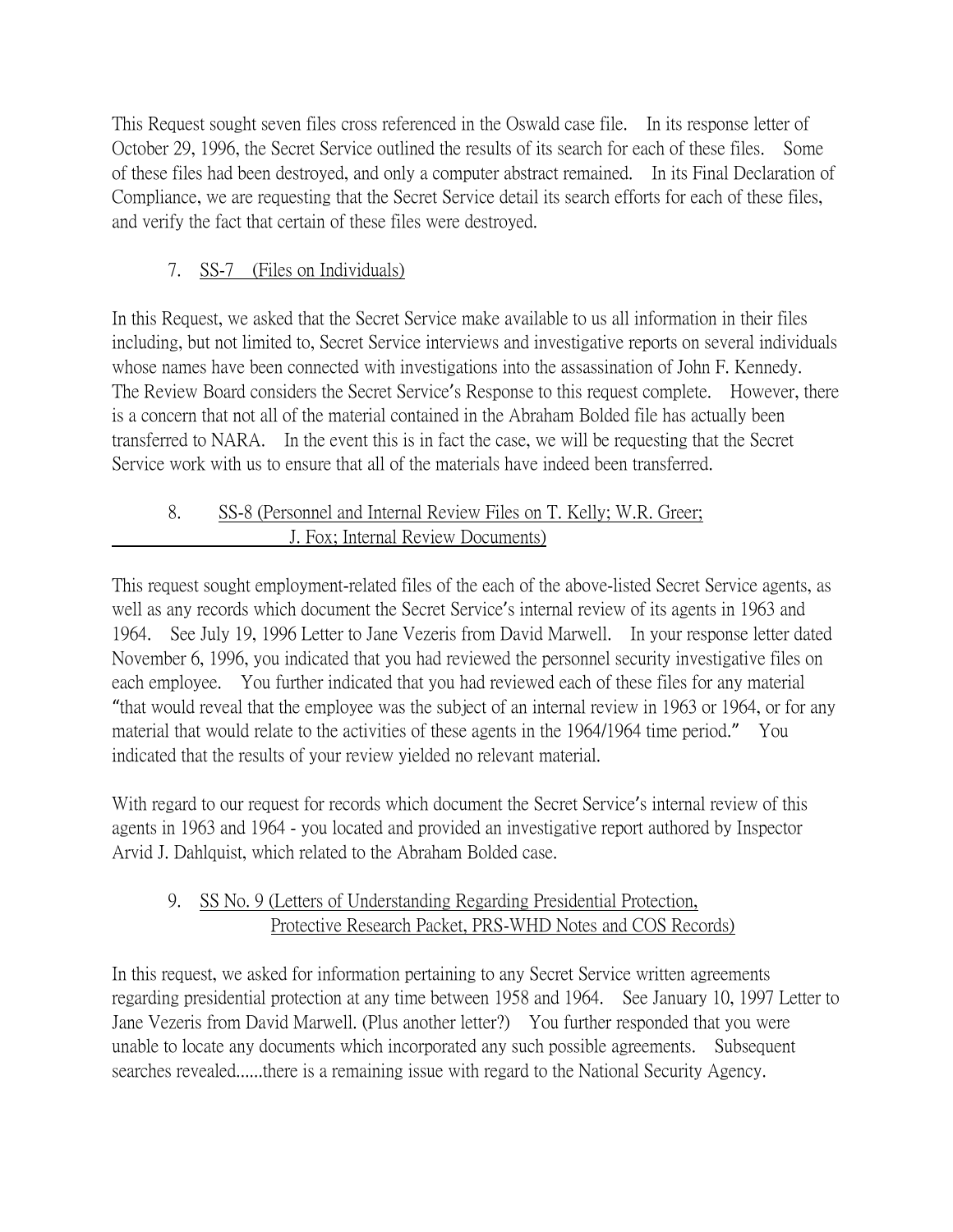The second part of this request had to do with PRS and White House Detail records from November, 1963. Specifically, we referenced a memoby Robert Bouck dated December 3, 1963 and suggested additional files where you could focus your search.

Do we consider this complete? There are more files that they can search.

The third part of this request dealt with the issue of "COS" records. In two separate correspondences, you have indicated your opinion that there was no such appellation for documents. This presents some confusion, given the fact that the agent formerly in charge of the Chicago Office in 1963 (Maurice Martineau) has indicated that he recalls such an appellation. Note: we also asked that they examine the Chief's files for any Noonan materials. (They indicated that "IF Noonan had material that related to a PRS investigation, and he sent that material "to Washington" the official file in PRS should have been the repository for such material." See June 16, 1997 Letter to David Marwell from Jane Vezeris. In order to clarify this issue, we will be requesting that you provide the names of file clerks, secretaries, etc, who were employed during the relevant time periods. To the extent you are aware of persons or other resources that may be able to enhance our understanding or this issue, we would appreciate your so advising us. OR We are requesting that you verify that these files did not exist in your Final Declaration of Compliance.

## 10. SS No. 10 (Files on Individuals Requested by the HSCA via March 1, 1978 Letter from R. Blakey to R. Goff)

In this request, we asked that you search your records for any files maintained on the 109 individuals named in the above-referenced Blakey/Goff correspondence. On January 3, 1997 you responded explaining the history of the HSCA request and the fact that in 1978 the Secret Service could locate no identifiable records relating to Blakey's list of 109 individuals other than three individuals who were referenced to the JFK file. Otherwise, the Board considers the Secret Service's response to be essentially complete

# 11. SS No. 11 (R. Bouck Files; R. Bouck List; R. Bouck Custody of Autopsy Materials

Pursuant to this request, we asked that all of Robert Bouck's files be made available for our inspection. On May 19, 1997, John Machado delivered the Service's response to this request. In addition, on September 23, 1997, we received additional documents responsive to our SS-11 request. It is imperative that we locate all of Robert Bouck's records given his capacity as head of the Protective Research Section, his testimony before the Warren Commission, and his responsibility for maintaining custody of autopsy materials. We are still evaluating the materials we have received and will probably be making requests for additional information.

12. SS No. 12 (Filing Systems and Descriptions of Secret Service Records in 1963)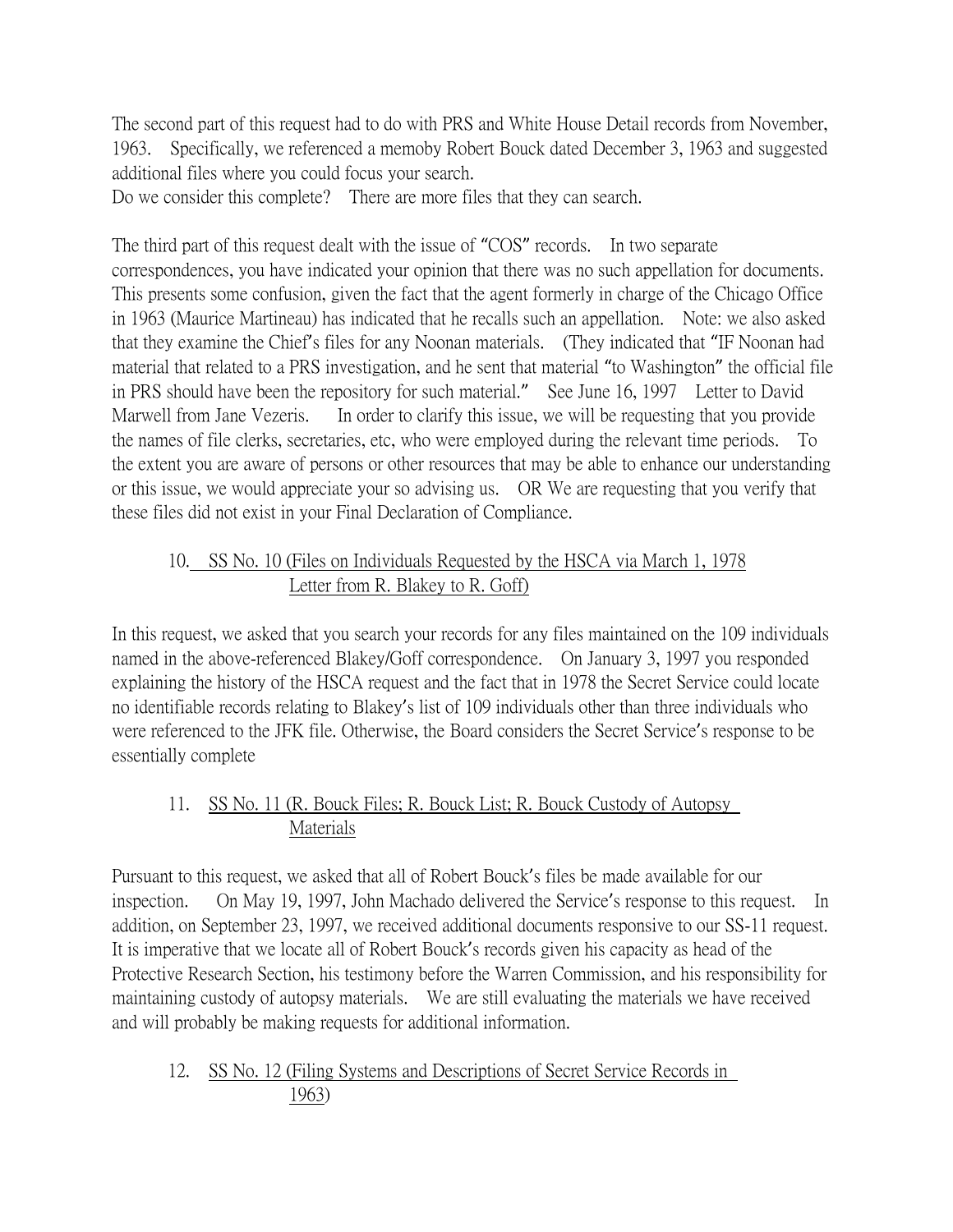In this Request, we asked that you make available records which fully describe the Secret Service filing system in effect during the 1963 - 1965 period, as well as records management and disposal procedures from that same period. At the July 31, 1997 meeting between John Machado, Joan Zimmerman and Ron Heron, you provided a significant amount of records which relate filing systems and records management. We are still reviewing these materials, and evaluating additional requests we may make. In addition, you have indicated via letter of September 12, 1997 that you would make certain other records available for our review. We will contact you within the next couple of weeks to arrange for inspection of these records.

We remain concerned that there are certain major categories of records htat have not been adequately accounted for. Included among these categories are records and files of Chief Rowley, Chief Knight, Inspector Kelly, Robert Bouck and other field offices. Given the absence of these major categories of records, we are not certain that the Secret Service's search of its archive records has identified all potentially relevant assassination records. To assist us in our assessment of the adequacy of the Secret Service's search, we are requesting that you confirm that we have been provided with all inventories, indices, and finding aids that exist with respect to records in storage at the Secret Service's Center Point facility in Landover, MD, at the Federal Records Center in Suitland, MD and at any other repository for Secret Service records.

# 13. SS-13 (HSCA Records and Files on Individuals)

This Request sought additional files on four individuals and eight groups who were of interest to the HSCA. See Letter from R. Blakey to Robert Goff, March 28, 1978 [HSCA-US Secret Service correspondence 180-10125-10002]. On December 5, 1997, the Secret Service sent several files in response to this Request. In addition, the Secret Service provided explanations as to which names it was unable to locate. We are still in the process of reviewing these materials, and will let you know if we have additional requests as a result of our review of these records. We will also let you know which records the Board determines are assassination records.

### 14. SS No. 14 (Secret Service Correspondence with Congressional and Presidential Committees)

This request sought records of the Secret Service regarding any and all correspondence of its employees with the various Congressional Committees which investigated the assassination. Specifically,

USSS sent letter responding to SS-14. Vezeris said she would send a separate letter regarding Project STAR. We have not yet received any such letter as of September 2, 1997. Vezeris also stated that two letters mentioned in her letter will be sent to us by Treasury. As of September 2,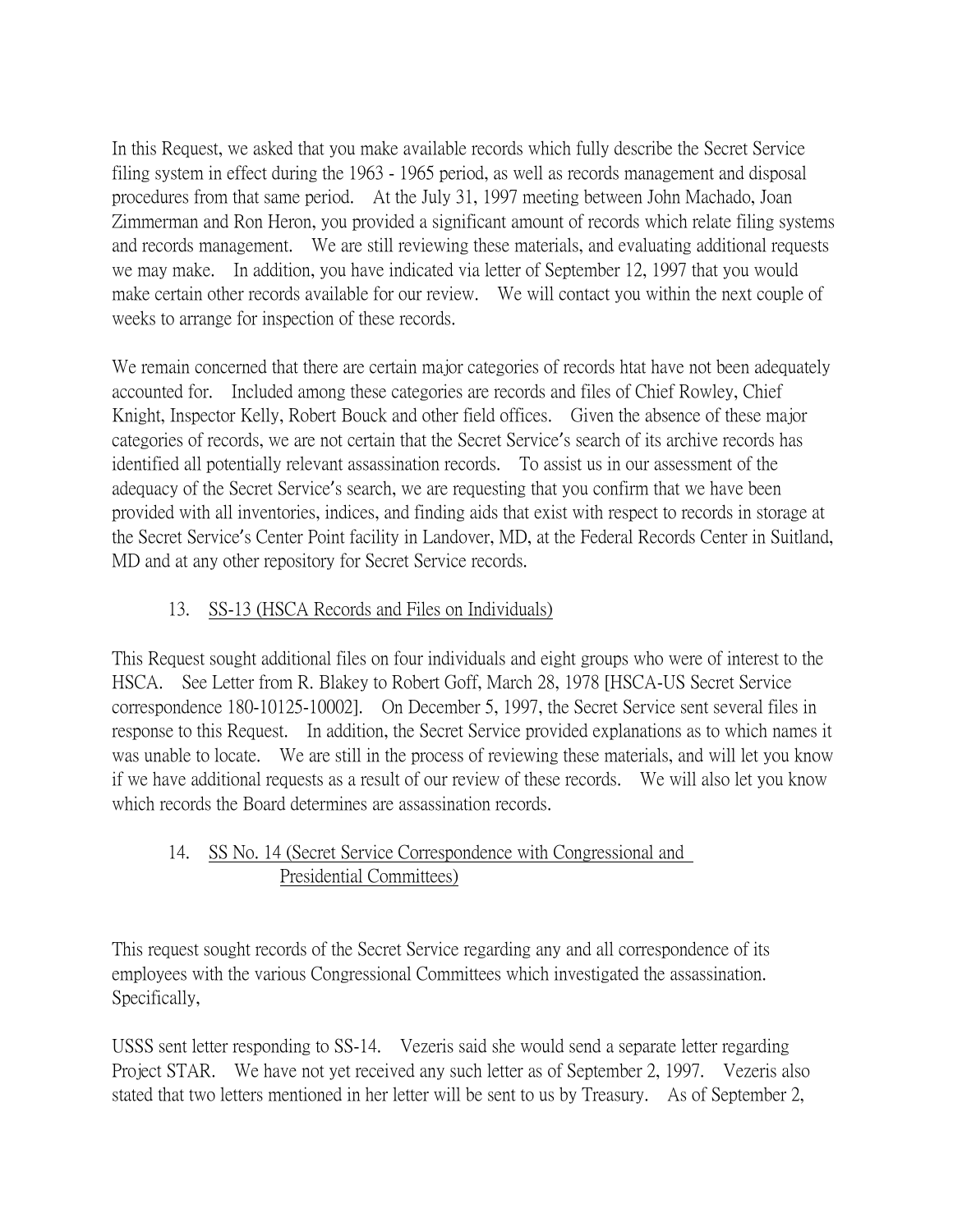1997, we have not received these letters.

The Secret Service has identified certain records that are responsive to this request. See July 28, 1997 Letter from the Secret Service to the Review Board.

### 15. SS No. 15 (Request for information on F. Welding; B.H. Fonden; NPPR (A. Diaz-Matos, J.C. Acosta Negron, and J.F. Medina) and A. Bolded's Monthly Activity Reports.)

This request sought information on names which appeared in Abraham Bolded's Protective Intelligence activity files. In her July 18, 1997 letter responding to SS-15, Jane Vezeris mentioned that he Service had referred some documents from the files we requested to third agencies. We have twice asked the Service not to refer documents before ARRB has had a chance to see them. It's also our understanding that some of these files were destroyed. We will request that the Secret Service account for this in its Declaration of Final Compliance.

Although we have received materials on the B.H. Fonden file, we are still awaiting responses on the other files. We plan to place the issue of the Fonden file before the Board in January, and will get back to you with their determinations.

16. SS-16 (Classified Log Books)

In this request, we sought a full explanation of the "classified log book" from which the attached photocopies (included in your letter of January 31, 1997) were made. We also sought access to the records described in the log book.

You have made available to us copied excerpts of a log book recording classified material received by the Secret Service in the early 1960's, as well as some background information regarding this book. We appreciate your efforts in this regard, but we still wish to inspect these log books, and we want a complete inventory of all of the log books from 1963 - 1964..

Also, since the Service has said that it cannot locate its own Top Secret documents, please provide names of clerks, secretaries and administrative personnel who may be able to assist us in our search for these files.

### 17. SS-17 (Records on Cuban Activities)

We sought in this request, all documents contained in file number CO-2-33,115 (a file described by Robert Blakey as "a numerical prefix for approximately 157 separate files maintained on individuals involved in Cuban/anti Cuban activities." We also requested to view the "log book" referenced in